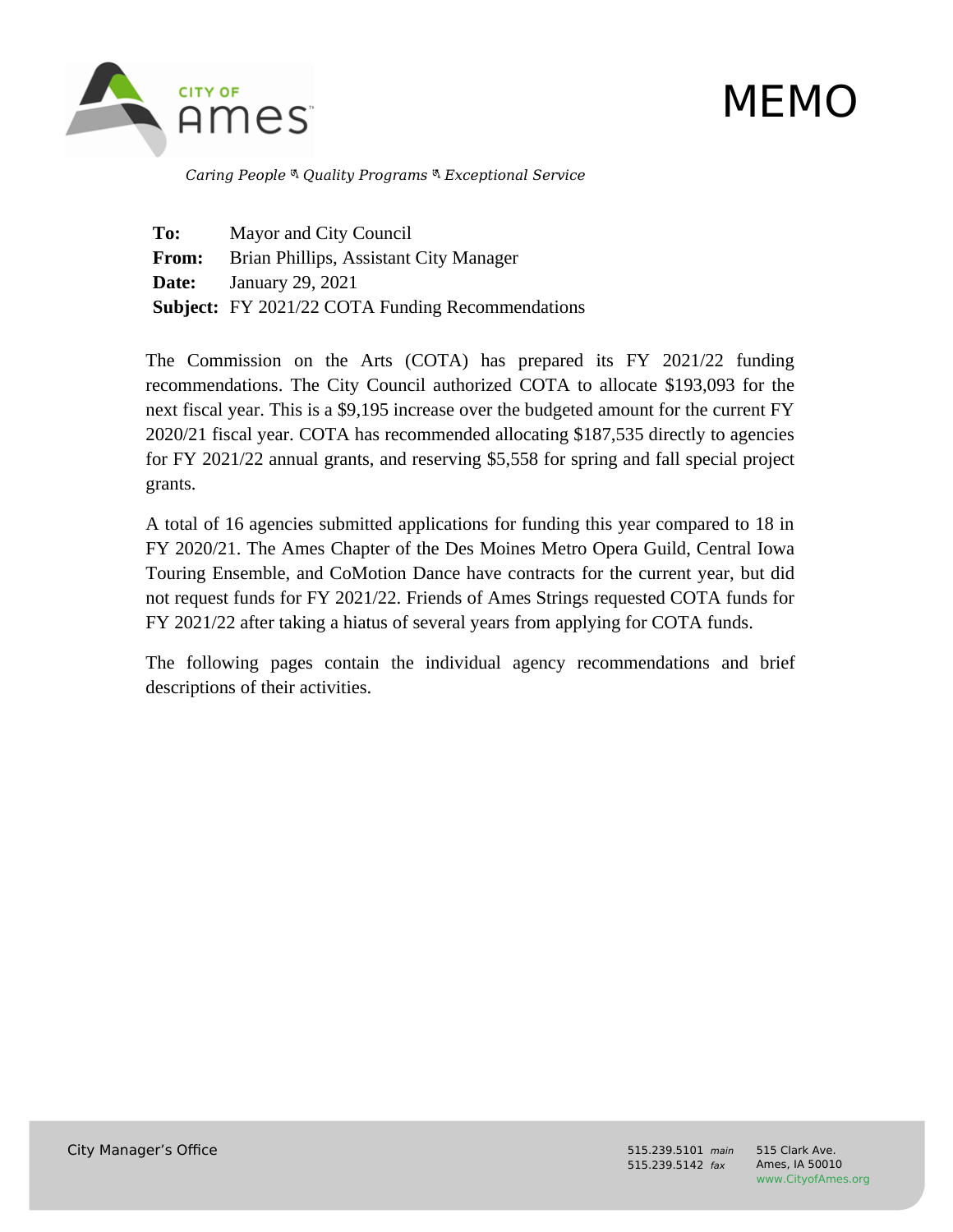| <b>Organization</b>                           | 2020/21                            | 2021/22 |                    | 2021/22                   |         |
|-----------------------------------------------|------------------------------------|---------|--------------------|---------------------------|---------|
|                                               | <b>Adopted</b><br><b>Requested</b> |         | <b>Recommended</b> |                           |         |
| <b>ACTORS</b>                                 | \$<br>16,330                       | \$      | 20,000             | \$                        | 16,890  |
| <b>AIOFA</b>                                  | 9,900                              |         | 10,000             |                           | 9,260   |
| <b>Ames Chamber Artists</b>                   | 4,742                              |         | 5,500              |                           | 4,858   |
| Ames Children's Choirs                        | 12,800                             |         | 14,000             |                           | 12,948  |
| <b>Ames Choral Society</b>                    | 3,704                              |         | 4,000              |                           | 3,610   |
| <b>Ames Community Arts Council</b>            | 11,288                             |         | 12,000             |                           | 11,004  |
| Ames Chapter of Des Moines Metro Opera Guild  | 1,105                              |         |                    |                           |         |
| <b>Central Iowa Touring Ensemble</b>          | 4,025                              |         |                    |                           |         |
| Central Iowa Symphony                         | 10,910                             |         | 15,000             |                           | 12,170  |
| <b>CoMotion Dance</b>                         | 3,239                              |         |                    |                           |         |
| <b>Dancenter Dance Company Foundation</b>     | 2,568                              |         | 5,000              |                           | 4,050   |
| <b>Friends of Ames Strings</b>                |                                    |         | 5,000              |                           | 4,010   |
| <b>Good Company</b>                           | 1,750                              |         | 1,950              |                           | 1,825   |
| <b>India Cultural Association</b>             | 8,951                              |         | 15,000             |                           | 10,175  |
| <b>KHOI</b>                                   | 5,130                              |         | 7,000              |                           | 5,704   |
| <b>Kids CoMotion</b>                          | 2,900                              |         | 3,000              |                           | 2,716   |
| Octagon Center for the Arts                   | 47,583                             |         | 49,500             |                           | 47,114  |
| <b>Story Theater Company</b>                  | 13,530                             |         | 32,925             |                           | 23,913  |
| Town & Gown                                   | 18,039                             |         | 18,300             |                           | 17,288  |
|                                               |                                    |         |                    |                           |         |
| <b>Annual Grants Total</b>                    | \$<br>178,494                      | \$      | 218,175            | $\boldsymbol{\mathsf{S}}$ | 178,494 |
|                                               |                                    |         |                    |                           |         |
| <b>Reserve for Spring/Fall Special Grants</b> | \$<br>5,404                        | \$      |                    | \$                        | 5,558   |
|                                               |                                    |         |                    |                           |         |
| <b>Total COTA Budget</b>                      | \$<br>183,898                      | \$      | 218,175            | \$                        | 193,093 |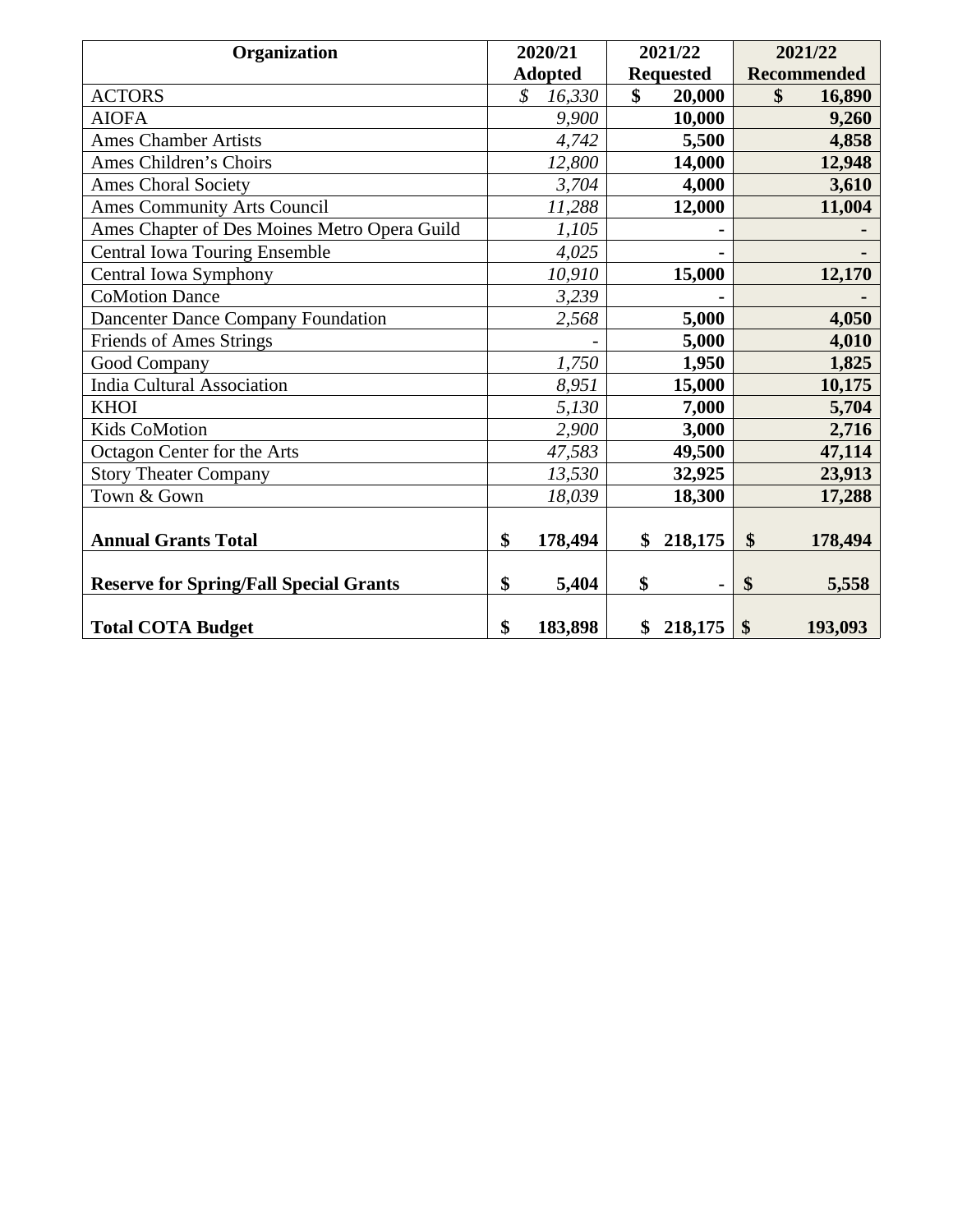#### **COTA FY 2021-22 Paragraphs**

#### **ACTORS, INC. (Ames Community Theater) - \$16,890**

The Ames Community Theater (ACTORS) produces up to five main stage shows each year that appeal to all aspects of the community. ACTORS invites community members to participate in live theater as performers, technicians, musicians, artists, and/or audience members. All positions at ACTORS are staffed with volunteers. Additionally, the cast and crews are not charged a participation fee. The income produced by each show is applied to the cost of staging the production including a prorated portion of the overhead of the building. COTA funding is used to supplement the actual cost of staging ACTORS five main stage productions each season.

## **Ames International Orchestra Festival Association, Inc. (AIOFA) - \$9,260**

The purpose of AIOFA is to inform, educate, and foster awareness among audiences of the value of classical music. This is achieved by providing financial support for and promoting live performances of outstanding orchestra as part of the Performing Arts Series at Stephens Auditorium. The goal is to reach audiences of all ages, enhance concert attendance, and increase awareness of the value of classical music performances. COTA funding is used to underwrite artists' fees, outreach activities, and special discounts targeted at youth, students, and those who might never have attended a classical music concert.

## **Ames Chamber Artists (ACA) - \$4,858**

The Ames Chamber Artists (ACA) is an auditioned choir for men and women in central Iowa, organized to provide excellent choral performance of many styles of music to varied audiences in Ames and the surrounding area. ACA performs at least two concerts per season and often collaborates with other musicians to expand the types of music performed, as well as the number of performances offered to the community. It has long been a purpose of ACA to promote lifelong choral singing to young people, so ACA seeks opportunities to perform with school choirs and children's choirs.

## **Ames Children's Choirs Association, Inc. (ACC) - \$12,948**

Ames Children's Choir (ACC) is open to children who desire to develop their singing skills. The choirs are dedicated to promoting musical excellence among the youth of Central Iowa and providing the Ames community with quality musical performances and opportunities. It is ACC's goal to make these experiences affordable for all children in the community. COTA funds are used to provide scholarships for singers, commission new works, support music purchases, professional fees, and facilities rental. During their 27th season (2021-22), ACC will continue to utilize outdoor spaces for retreats, rehearsals, and even performances and broaden their audience to provide important experiences for children needing social interaction. ACC will, as always, continue to provide outstanding artistic and educational experiences for youth in Ames and the surrounding communities.

## **Ames Children's Choirs Association, Inc. (ACC) - \$12,948**

Ames Children's Choir (ACC) is open to children who desire to develop their singing skills. The choirs are dedicated to promoting musical excellence among the youth of Central Iowa and providing the Ames community with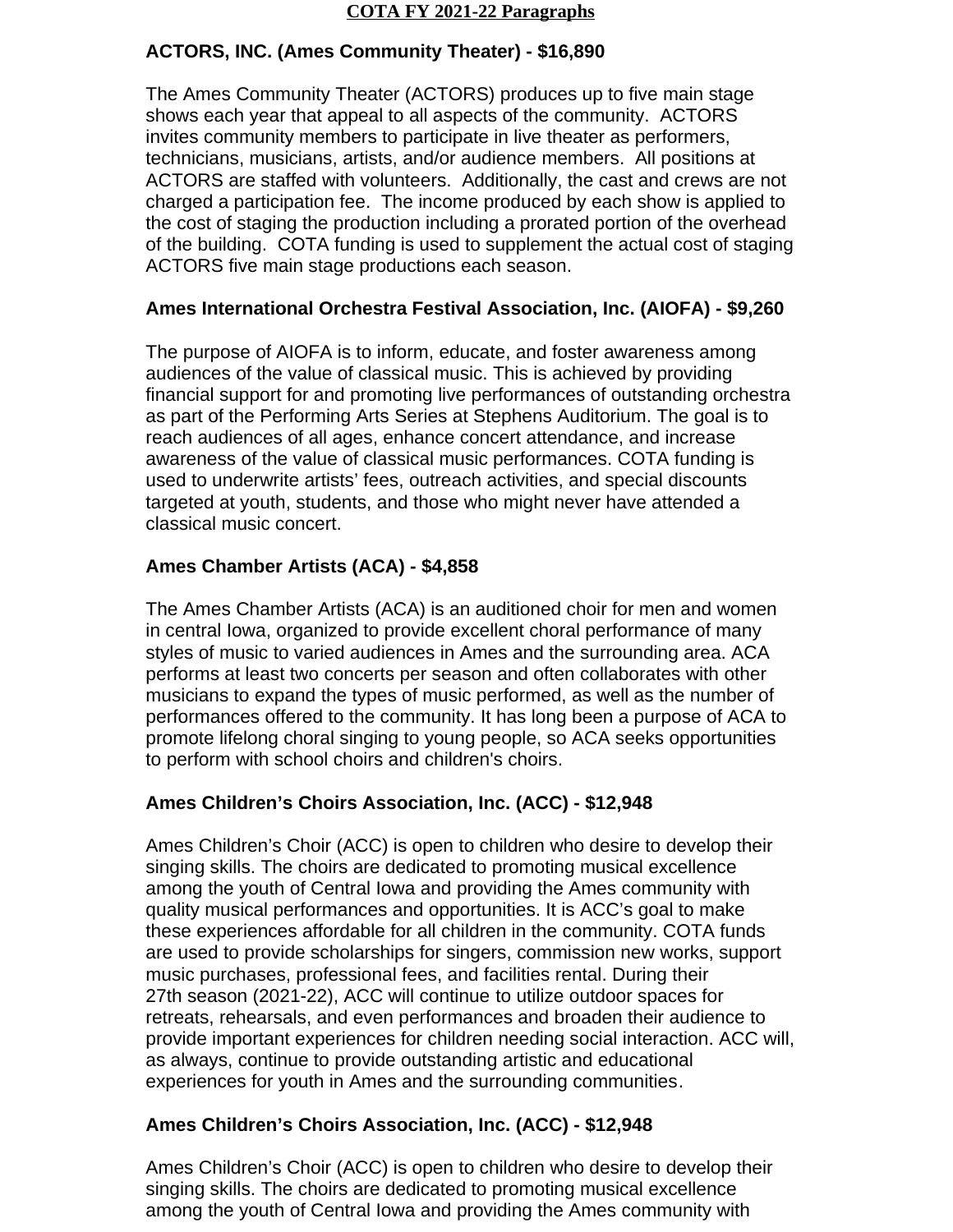quality musical performances and opportunities. It is ACC's goal to make these experiences affordable for all children in the community. COTA funds are used to provide scholarships for singers, commission new works, support music purchases, professional fees, and facilities rental. During their 27th season (2021-22), ACC will continue to utilize outdoor spaces for retreats, rehearsals, and even performances and broaden their audience to provide important experiences for children needing social interaction. ACC will, as always, continue to provide outstanding artistic and educational experiences for youth in Ames and the surrounding communities.

## **Ames Choral Society (ACS) - \$3,610**

The Ames Choral Society (ACS) benefits Ames by providing a community chorus open to all interested singers in the Ames area. ACS performances include diverse, high-quality secular and sacred choral literature. Members are high school age and older. COTA funding allows the ACS to purchase music for special compositions and to hire additional instrumentalists and solo vocalists. The funds also allow ACS to keep dues affordable and assist with the rising costs of publicity, including website expenses. Now entering its 56th season, ACS benefits Ames by providing a community chorus open to all interested singers in the Ames and central Iowa area

## **Ames Community Arts Council (ACAC) - \$11,004**

The Ames Community Arts Council (ACAC) was created in 1976 by the Mayor of the City of Ames as an umbrella organization dedicated to celebrating the arts in Ames. ACAC is a member-based organization and encourages any interested individual or group to join. The ACAC serves local artists, arts and cultural organizations and businesses, and all the citizens of Ames. The Arts Council is committed to building a strong sense of community; encouraging participation in the arts at every level; and helping artists succeed. Many ACAC activities are free of charge. The COTA operational grant enables ACAC to promote cultural events, recognize excellence with the annual Arts Awards, feature artists on the fall Studio Tour, offer small grants for local murals and Arts in Education and also provide workshops, gatherings, and performances for artists and the community.

## **Central Iowa Symphony Association (CIS) - \$12,170**

Central Iowa Symphony (CIS), an Ames-based community orchestra, offers superior live symphonic performances for Ames area residents. CIS provides area musicians and audiences with satisfying musical experiences and unique educational and cultural activities. The symphony and its audiences also have long been the beneficiary of the talents of young local artists—including students from the Ames School District and four other central Iowa school districts—who play in the orchestra, perform as soloists, and sing in choral groups. CIS performs concerts many times throughout the year. Funds from COTA provide CIS with the means to cover annual expenses, including marketing of concerts, rehearsal and concert hall rent, guest artists, and music and equipment fees.

## **Dancenter Dance Company Foundation - \$4,050**

The Dancenter Dancer Company Foundation (DDCF) provides volunteer and financial support for the education, development and advancement of dancers while enriching the Ames community through the art of dance. The funds received through COTA will be used to fund the rental of the Ames High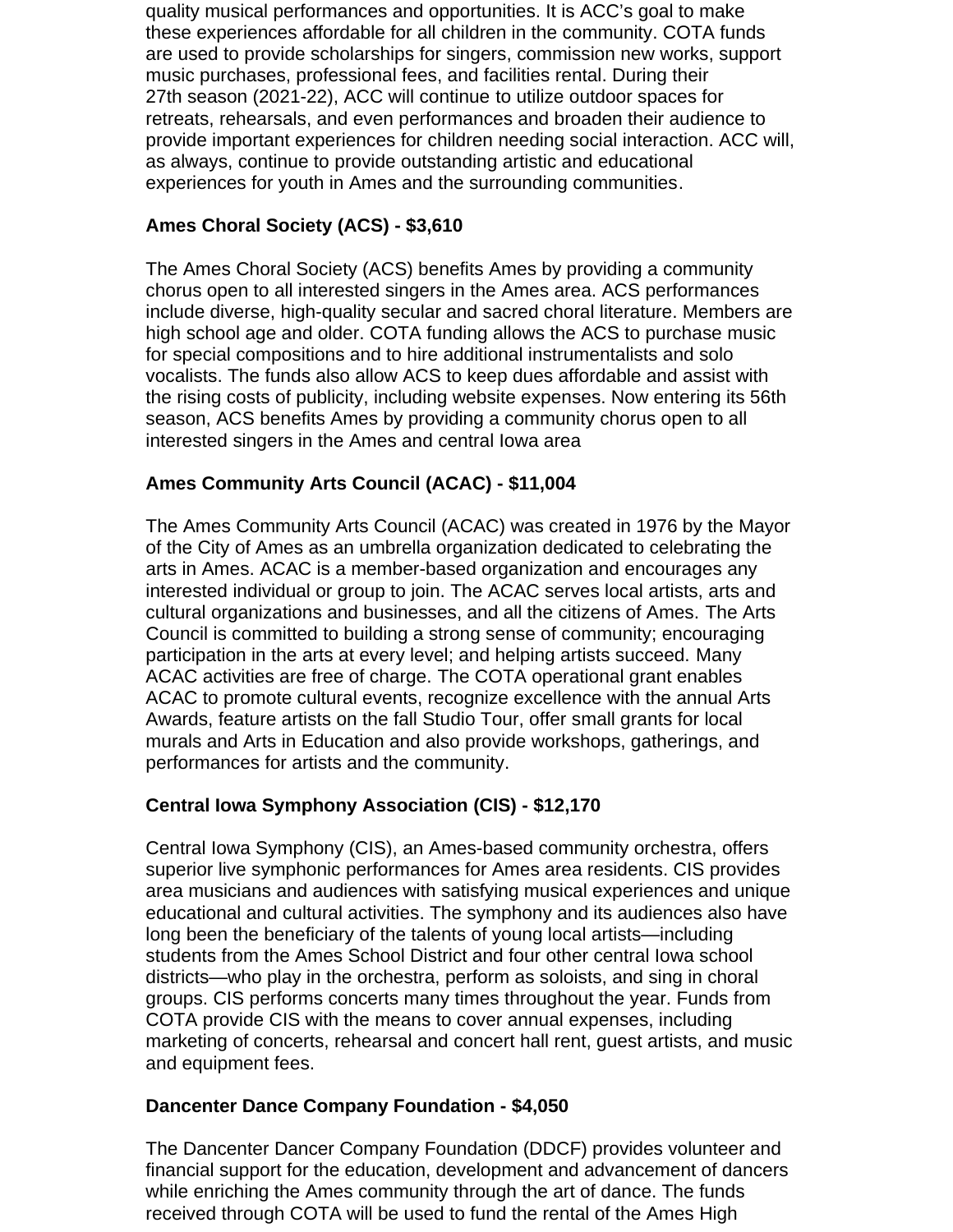School Auditorium for its annual Dancenter Dancer Showcase. This annual event provides an average of 50 performers ages 5 to 18 the opportunity to both showcase their hard work and dedication in the field of dance, as well as entertain hundreds of community members through its 3-hour long program. The funds are needed for both facility rental, janitorial service and sound and lighting support for the performance.

## **Friends of Ames Strings (FOAS) - \$4,010**

Friends of Ames Strings (FOAS) sponsors a two-week Summer String Workshop for local orchestra students of all skill levels. The workshop, led by an invited director from outside the Ames area, provides approximately 25-30 hours of instruction for elementary and middle school students. Participants improve skills, network with other string players, and perform in ensembles. The workshop also provides leadership opportunities for advanced players and high school-aged string coaches. This event culminates with a public concert. COTA funds will be used to offset honoraria costs to keep the program affordable.

## **Good Company: A Women's Choral Ensemble, Inc. - \$1,825**

Good Company (GC), a women's choral ensemble, was started in 1993 as a way to foster the singing of choral music written for treble voices. GC singers perform challenging music in numerous languages across a wide range in musical history and, increasingly, music written by female composers. GC reaches out to all segments of the Ames community and the surrounding areas through participation and performance. GC holds at least two concerts a year and participates in special musical performances throughout the year to benefit many diverse groups.

#### **India Cultural Association - \$10,175**

The India Cultural Association (ICA) was formed in 1992. Its mission is to assist and promote educational, youth, literary, charitable, and cultural activities with the intent to maintain, preserve, and foster the cultural and secular heritage of India and also to enhance friendship and understanding with people from various cultural backgrounds. It also strives to share the secular and rich culture of India with Ames and surrounding areas. The organization plans to host performance events (virtual and in-person) ranging from cultural events such as dance, music, theater, and stand up comedy, along with community-wide events such as a talent nights, picnics, movie nights, or sports days.

#### **KHOI FM - \$5,704**

KHOI is an Ames-based noncommercial volunteer-driven community radio station. The mission of the station is that of a cultural institution – to build community and promote creativity and arts in central Iowa through over the air broadcasts, on the internet, and with live performances. The organization provides local and area residents access to local and national news, community events, musical and verbal arts, and opportunities to learn and participate in radio programming and production, as well as volunteer coordination and radio station management. KHOI plans to continue broadcasting music events featuring local musicians, to host community events, and to commission visual arts to complement special audio programming. Taking advantage of a new partnership opportunity with